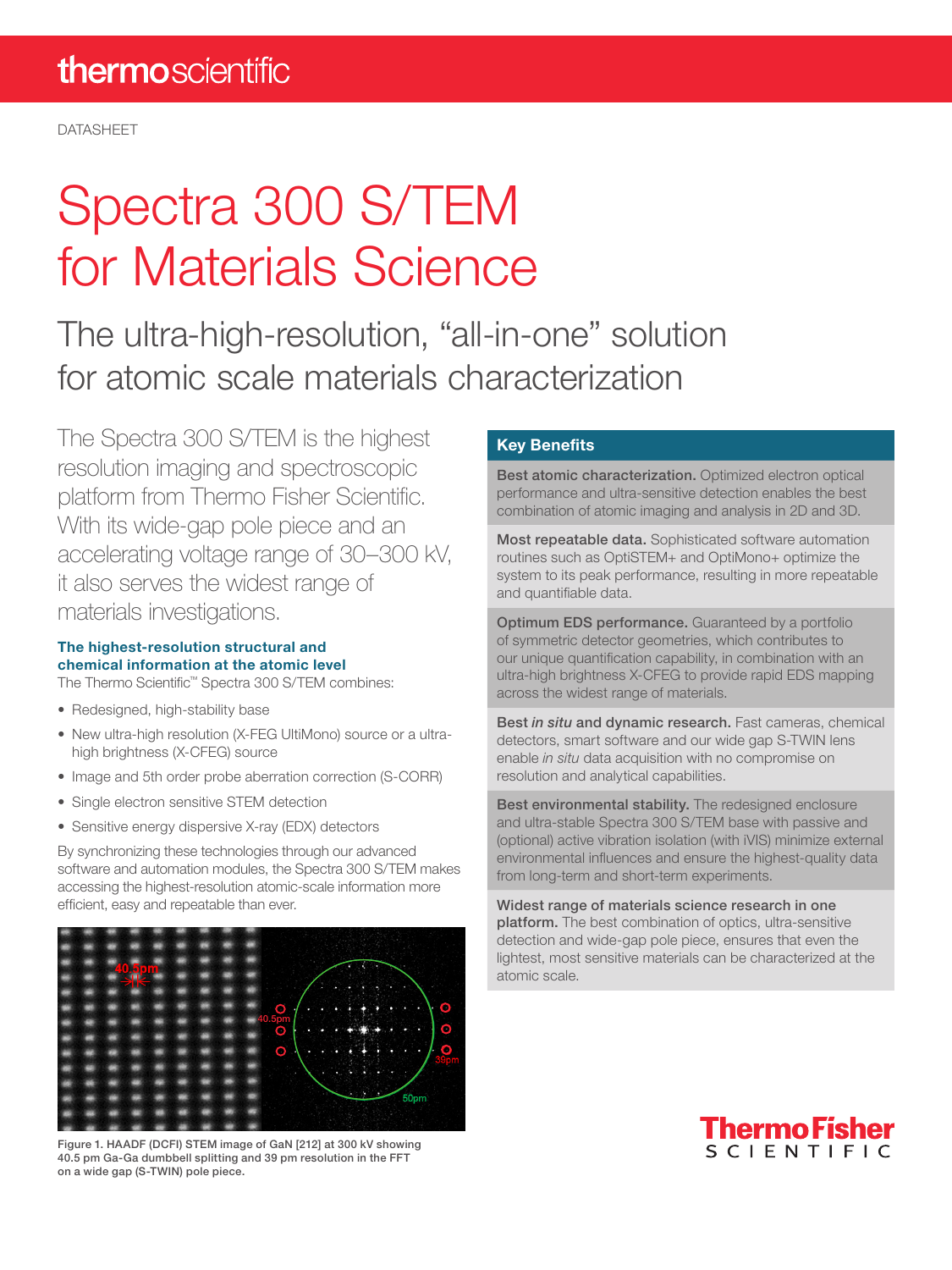#### Investigate the widest range of materials at the atomic scale

With the combination of its large-gap objective lens (the Thermo Scientific S-TWIN lens), superior optics and analytics, the Spectra 300 S/TEM delivers both performance and flexibility in one tool. The six-fold astigmatism (A5) probe corrector (S-CORR) enhanced Spectra 300 S/TEM delivers the highest commercially available STEM resolution specification at 300 kV (50 pm) and 60 kV (96 pm) and provides *in situ*, dynamic and 3D EDS tomography capability without the need for non-standard holders or sample types. When equipped with an X-FEG UltiMono, the same fully flexible system can achieve ultra-high energy resolution in the <25 meV regime.

Our powerful and advanced software allows specialized techniques like integrated differential phase contrast (iDPC) imaging for the study of magnetic and electrical properties and for optimized Z-contrast imaging from hydrogen to uranium. Higher quality atomic characterization data is available from more materials types than ever before.



Figure 2. The energy resolution of the X-FEG UltiMono can be flexibly tuned between <25 meV and 1 eV.

#### Best atomic characterization

The new S-CORR by Thermo Fisher Scientific provides specified sub-Angstrom imaging resolution from 60 to 300 kV and an order of magnitude improvement in the stability and lifetime of the corrected state, compared to previous generation DCOR technology. The S-CORR is capable of correcting A5 for all accelerating voltages. When combined with the new Auto S-CORR CEOS alignment software, the S-CORR can automatically tune all aberrations up to 5th order which is particularly important when the highest spatial resolution is required at accelerating voltages <120 kV. Furthermore, the probe profile can be tuned to suit the atomic-level experiment required; it can be optimized for ultra-high-resolution STEM imaging or high-throughput spectroscopy.

The highest-quality atomic-level chemistry and bonding-state research of sensitive materials is enabled by simultaneous EDS and electron energy loss spectroscopy (EELS), with speeds up to 1000 spectra/s.

#### More Reliable and quantitative analysis and imaging

Fully automated, single-click access to the highest-resolution STEM (<50 pm) and energy-resolution EELS (<25 meV) experiments are enabled for all users with new OptiSTEM+ and OptiMono+ software automation packages on the Spectra 300 S/TEM. Additionally, drift corrected frame integration (DCFI) ensures that the most repeatable, high-quality, atomicresolution images are possible and that recursive mapping capabilities guarantee the best chemical analysis. Our "look back" functionality, available within our acquisition software, guarantees that you never miss anything, since results can be stored and analyzed later. An integrated Faraday cup provides an accurate calibration of the beam current measurement, which is pivotal for quantitative and reliable imaging and analysis. The Faraday cup measurement guarantees experimental repeatability between different Thermo Scientific tools.

#### Panther: the next generation in low dose STEM imaging

Spectra 300 S/TEM is equipped with Panther - an entirely new, segmented STEM detection and data infrastructure unit. The new detector geometry offers access to advanced STEM imaging capability combined with the sensitivity and detectability to measure single electrons. The entire signal chain has been optimized and tuned to provide unprecedented signal-to-noise-ratio-imaging capability with extremely low probe currents (<1 pA). When combined with sensitive STEM imaging techniques such as iDPC, new possibilities are enabled for imaging dose-sensitive samples which have typically been very difficult to characterize with a TEM. Additionally, the completely redeveloped data processing infrastructure offers the future capability of combining detector segments in arbitrary ways and a scalable interface to synchronize multiple STEM and spectroscopic signals.



Figure 3. Extreme-low-dose imaging (166 e  $/$  Å $^{2}$ ) of the metal organic framework (MOF) UiO 66. A probe current of <0.5 pA was used in combination with iDPC and new sensitive STEM detectors to image atomiclevel details in this highly dose-sensitive material. *Specimen courtesy of Professor Y. Han, King Abdullah University of Science and Technology.*



Figure 4. The energy resolution of the ultra-high brightness X-CFEG can be adjusted using the extraction voltage. In the case above it was varied between 0.39eV (with <500pA of probe current) and 0.31eV (with >300pA of probe current). The spatial resolution, as demonstrated in the HAADF image of DyScO<sub>3</sub>, remains unaffected (in this case <63pA). Sample courtesy *Professor L.F. Kourkoutis, Cornell University*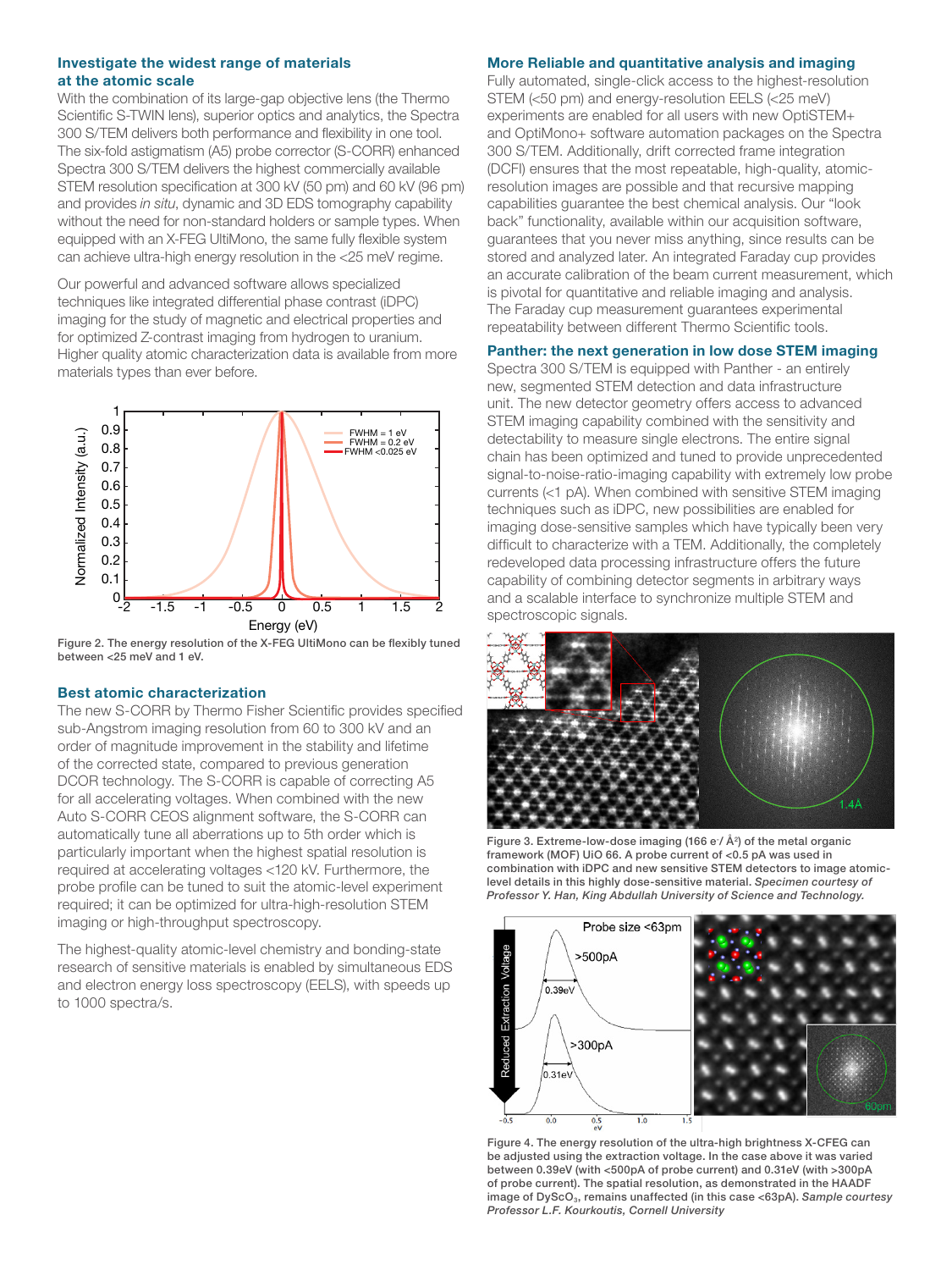| Spectra 300                                                | Energy spread*   | <b>Information limit</b> | <b>STEM resolution</b> |
|------------------------------------------------------------|------------------|--------------------------|------------------------|
| Image corrector                                            | $0.2 - 0.3$ eV** | 60 pm                    | $136 \text{ pm}$       |
| Probe corrector                                            | $0.2 - 0.3$ eV** | $100 \text{ pm}$         | 50 pm (125 pm @ 30 kV) |
| Uncorrected                                                | $0.2 - 0.3$ eV** | $100 \text{ pm}$         | 136 pm                 |
| X-FEG/UltiMono double corrected<br>(probe+image corrector) | $0.025$ eV***    | 60 pm                    | 50 pm (125 pm @ 30 kV) |
| X-CFEG double-corrected<br>(probe+image correction)        | $0.4 \text{ eV}$ | 70 pm                    | 50 pm (136 pm @ 30 kV) |

For X-FEG/Mono unless otherwise specified.  $\blacksquare$  Note: All specifications are at 300 kV using an S-TWIN lens (unless otherwise noted).

\*\* Depending on energy filter options.

\*\*\* Specification for 60 kV.



Figure 5. GaN[110] imaged with iDPC STEM at 60 kV with X-FEG/Mono on a wide gap S-TWIN pole piece. Both Ga and N columns are simultaneously revealed using iDPC 75 pm resolution, as demonstrated in the FFT.

#### Technical highlights

#### Source

- X-FEG Mono: High-brightness Schottky field emitter gun and monochromator with a tunable energy resolution range between 1 eV and <0.2 eV
- X-FEG UltiMono: High-brightness Schottky field emitter gun with ultra-stable monochromator and accelerating voltage with a tunable energy resolution range between 1eV and <0.025 eV
- X-CFEG: Ultra-high brightness with an intrinsic energy resolution of <0.4 eV
- Flexible high-tension range from 30-300 kV

#### Optical column and correctors

- Three lens condenser system with indication of convergence angle and size of illuminated area for quantitative measure of electron dose and illumination conditions
- New S-CORR provides sub-Angstrom imaging resolution at 60 kV as specification and an order of magnitude improvement in optical stability. The S-CORR corrects A5 for all accelerating voltages
- New CEOS Auto S-CORR auto alignment software makes probe corrector tuning easy, faster, and fully automated up to 5th order aberrations
- Patented mechanical stacking of column modules minimizes instabilities caused by excessive deflector excitations
- Thermo Scientific ConstantPower™ Lens and corrector design for ultimate thermal stability in mode switches minimizes image drift
- Low hysteresis design to minimize crosstalk between optical components for ultimate reproducibility
- Symmetric S-TWIN objective lens with wide-gap pole piece design of 5.4 mm with "space to do more" allows the use of special holders, such as heating, cooling, indentation and electrical probing holders
- Objective aperture in the back focal plane of the objective lens for optimum TEM dark field application work
- Automatic apertures for remote control operation and reproducible recall of aperture positions during aperture change
- Field upgradeable probe and image Cs-corrector
- Rotation-free imaging for easy operation and clear orientation relationship between the imaging and diffraction
- Deep sub-Angstrom resolution for all accelerating voltages (60-300 kV) with low specimen drift
- Field-free imaging in TEM Lorentz mode with 2 nm resolution for magnetic property studies, and option for Cs-corrected Lorentz with <1 nm resolution
- Integrated Faraday cup and calibrated fluscreen current. Readout is linear over whole beam current range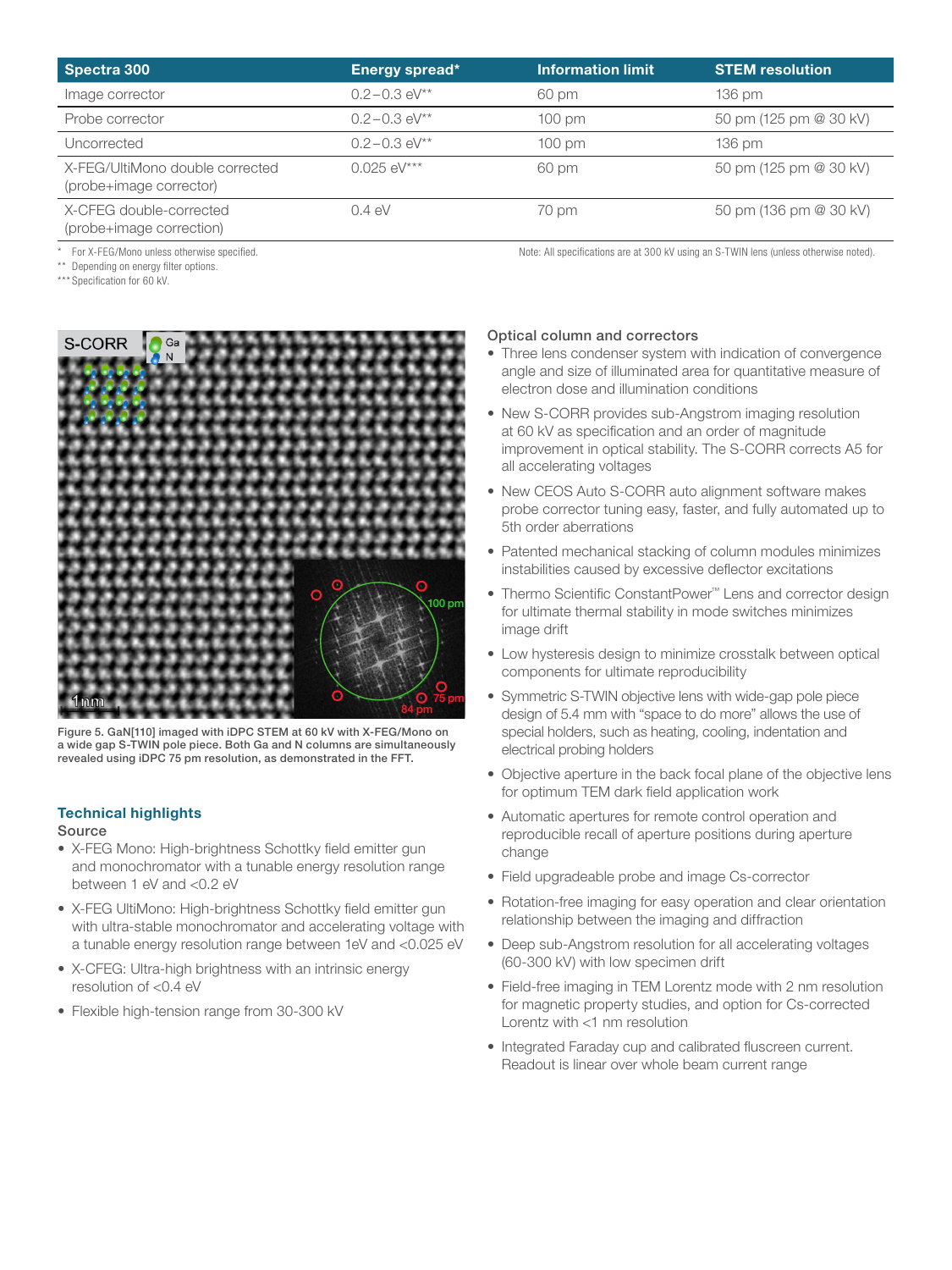#### Stage

- Computerized 5-axis, ultra-stable specimen piezo stage for accurate recall of stored positions and tracking of the areas visited during sample navigation. The piezo stage allows for movements as fine as 20 pm for centering of feature of interest in the field of view
- Tilt range ±40 degrees for analytical double tilt holder\* to access the maximum number of zone axes of each crystal in polycrystalline material. With tomography holder ±75 degrees to minimize the missing wedge in 3D reconstructions
- Linear drift compensation provided by piezo stage can be used to mitigate limitations caused by thermal drift which is unavoidable during *in situ* heating or cooling experiments

#### Analytics and detectors

- Super-X/Dual-X EDS options, integrated software, and the Gatan Ultrafast EELS/DualEELS options together provide up to 1000 sp/s of simultaneous EDS and EELS data acquisition
- Live peak identification and background fitting during ultra-fast EDS acquisition
- Symmetric EDS detector design allows for combined tomographic EDS

#### EDX detector portfolio

- EDS quantification using the Thermo Scientific Velox™ Software (featuring dynamic correction of holder shadowing as a function of tilt for both Super-X and Dual-X)
- Super-X: high-sensitivity, windowless EDX detector system based on patented SDD technology
	- Output count rate: up to 800 kcps
	- Energy resolution
		- ≤136 eV for Mn-Kα and 10 kcps (output)
		- ≤140 eV for Mn-Kα and 100 kcps (output)
	- 0.7 srad solid angle
	- High P/B ratio (Fiori number) >4000
	- Excellent in-hole performance (<1% hole counts)
	- Low system background in EDS (<1% spurious peaks)
- Dual-X: symmetric, windowless EDX detector system with high solid angle and throughput
	- Output count rate: up to 260 kcps
	- Energy resolution
		- ≤130 eV for Mn-Ka and 10 kcps (output)
		- ≤140 eV for Mn-Ka and 100 kcps (output)
	- 1.8 srad solid angle
	- P/B ratio (Fiori number) > 2000
	- Excellent In-hole performance (<1% hole counts)
	- Below 2.5% spurious peaks in EDS system background



#### Available detector options

• HAADF detector

- New ultra-low noise Panther, on-axis solid state, 8 segmented BF and ADF detectors (16 segments in total)
- Thermo Scientific Ceta™ 16M Camera (optionally with speed enhancement)
- Gatan OneView/OneView IS cameras
- Gatan energy filter series
- Electron microscope pixel array detector (EMPAD)